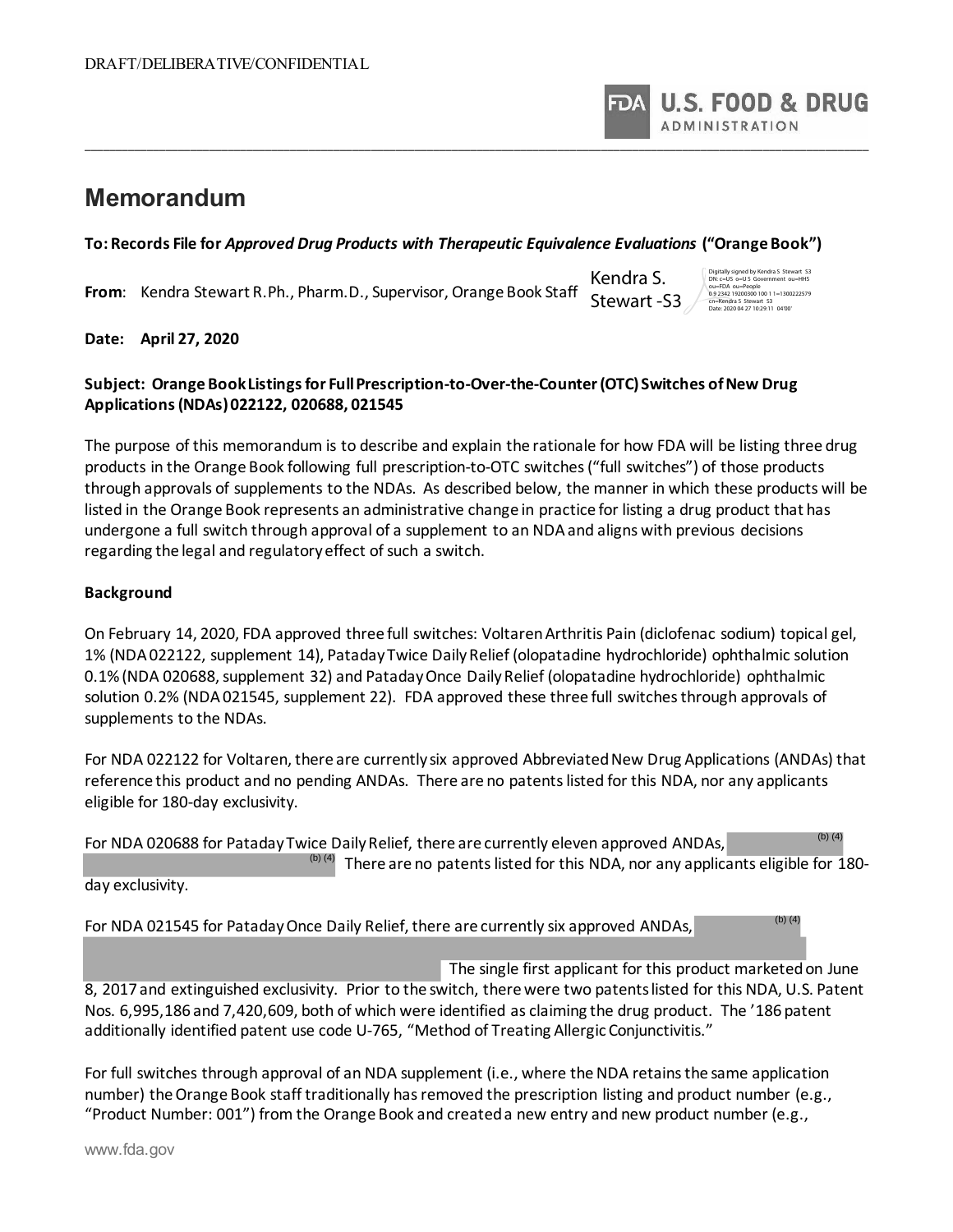"Product Number: 002") in the OTC section, giving the new product number the approval date of the supplement for the switch. As an example, before the full switch of Allegra D 12 Hour Allergy and Congestion (NDA 20786) on January 24, 2011, the prescription section of the Orange Book featured the following entry<sup>1</sup>:<br>
MILECRA-D 13, FOUR

|  | ALLEGAA D IZ HOOR      |            |                          |
|--|------------------------|------------|--------------------------|
|  | AB + SANOFI AVENTIS US | 60MG:120MG | N020786 001 Dec 24, 1997 |

Following the full switch of this product, the OTC section of the Orange Book featured the following entry<sup>2</sup>:

| ALLEGRA-D 12 HOUR ALLERGY AND CONGESTION |            |                                   |  |  |  |
|------------------------------------------|------------|-----------------------------------|--|--|--|
| SANOFI AVENTIS US                        | 60MG:120MG | N020786 002 Jan 24, 2011 Jan NEWA |  |  |  |

Although FDA has administratively created a new product number in the Orange Book and removed the previous product number for drug products that underwent a full switch through approval of an NDA supplement, for certain relevant purposes the Agency has treated the pre- and post-full-switch products to be the same "drug" and "listed drug" within the meaning of section 505(j) of the Federal Food, Drug, and Cosmetic Act ("FD&C Act"). For example:

- Following a full switch of an NDA through approval of an NDA supplement, FDA permits holders of approved and pending ANDAs referencing the NDA to submit supplements and amendments to obtain approval of the OTC conditions of use of the drug and associated labeling. In this case, FDA does not consider the post-full-switch NDA product to be a "different listed drug" within the meaning of section 505(j)(2)(D)(i) of the FD&C Act, provided that the NDA holder does not obtain approval of the switch to OTC status in a separate NDA. <sup>3</sup>
- Following a full switch of an NDA through approval of an NDA supplement, FDA has not considered the post-full-switch NDA product to be a different drug for purposes of the 180-day exclusivity period under section 505(j)(5)(B)(iv) of the FD&C Act. For example, following the full switch of Allegra D 12 Hour Allergy and Congestion, FDA tentatively approved Dr. Reddy Laboratories' ANDA 076667 on the basis of 180-day exclusivity for which the first applicant submitted its ANDA and qualifying paragraph IV certification before the full switch of the NDA product.

In addition, following a full switch of an NDA through approval of an NDA supplement, FDA generally has considered the submission date of any patents that the NDA holder submitted before the full switch (and that the NDA holder continues to list following approval of the supplement for the switch) to be the original (preswitch) submission date. 4

We note that FDA's final rule *Abbreviated New Drug Applications and 505(b)(2) Applications*<sup>5</sup> codified a requirement for NDA holders to submit required patent information for a supplement "[t]o change the drug product from prescription use to over-the-counter use" (21 CFR 314.53(d)(2)(i)(C)) based on the principle that such a change "would result in a new entry in the Orange Book" (81 FR 69580 at 69601). Section 314.53(d)(2) states:

2 Approved Drug Products with Therapeutic Equivalence Evaluations Cumulative Supp. (Jan. 2011), at 26.

3 See Proposed Rule, Abbreviated New Drug Applications and 505(b)(2) Applications, 80 Fed. Reg. 6802, 6854 (Feb. 6, 2015).

4 See 21 CFR 314.53(d)(2). 5 81 Fed. Reg. 69580 (Oct. 6, 2016).

<sup>1</sup> Approved Drug Products with Therapeutic Equivalence Evaluations 31<sup>st</sup> Annual Ed. (2011), at 204.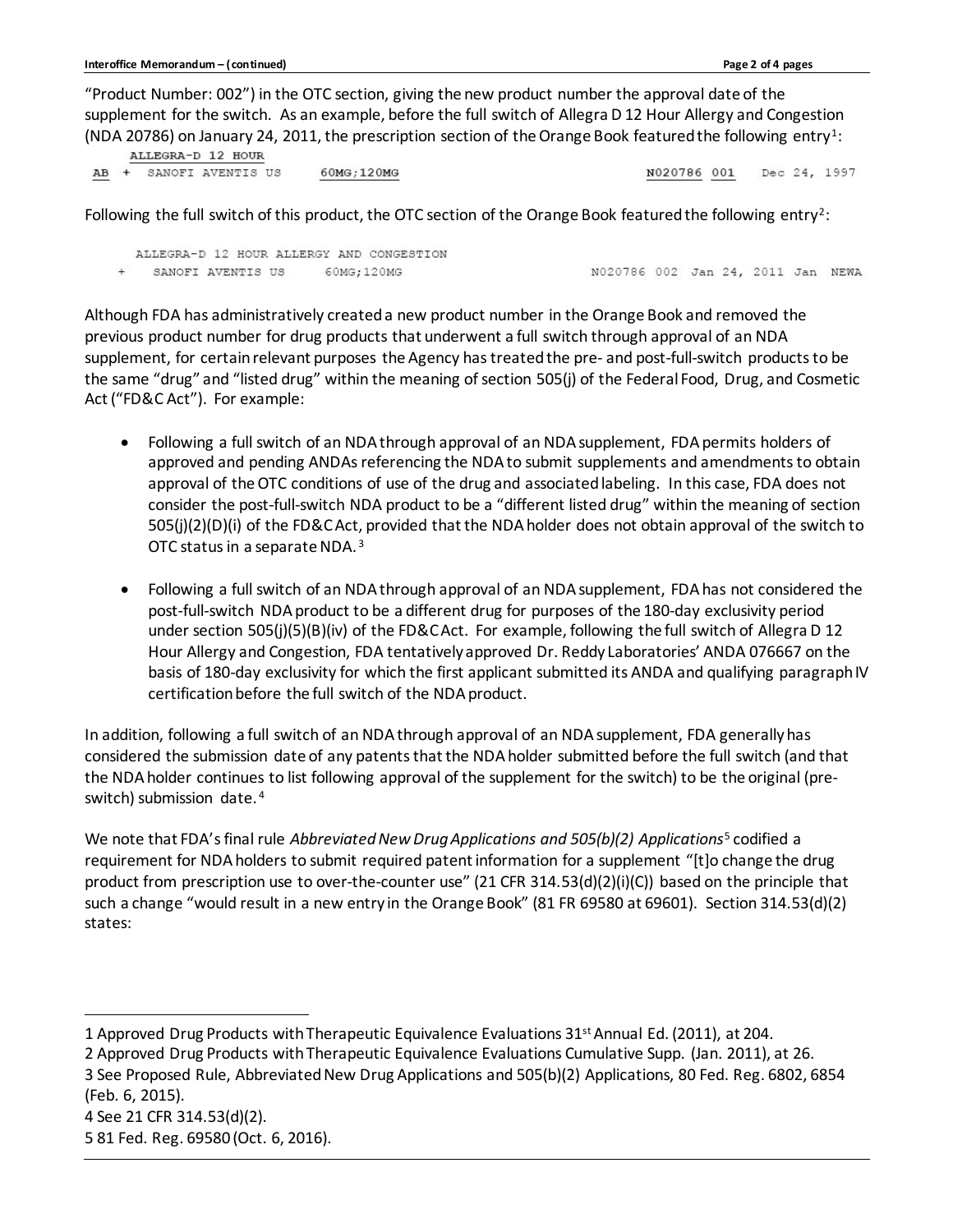(2) *Supplements.* (i) An applicant must submit patent information required under paragraph (c) of this section for a patent that claims the drug substance, drug product, or method of use for which approval is sought in any of the following supplements:

(A) To add or change the dosage form or route of administration;

- (B) To add or change the strength; or
- (C) To change the drug product from prescription use to over-the-counter use.

The preamble to the proposed version of this rule stated that:

Although these types of changes may not necessarily result in a submission of different patent information, by requiring an NDA holder to submit complete patent information for a supplement that, if approved, would result in a new entry in the Orange Book, we ensure that patent information listed for the new entry clearly expresses the NDA holder's view regarding which patent(s) claim the drug or a method of using the drug as approved in the supplement. For example, different strengths of a drug product may have different patent coverage with respect to method-of-use patents that claim a dosing regimen or indication. In such a case, patent information would be required to be submitted with the filing of the NDA supplement and would be required to be submitted upon approval of the NDA supplement. This submission of patent information on Forms FDA 3542a and 3542 would, among other things, identify with specificity the new method of use claimed by the patent with reference to the proposed or approved labeling, respectively, for the drug product. . . . This proposed approach fulfills the statutory requirements for patent listing set forth in section 505(b)(1) and (c)(2) of the FD&C Act and ensures that patents listed for separate entries for drug products in the Orange Book are supported by an unambiguous submission of applicable patent information. 6

#### **Discussion**

Following the full switch of NDAs 022122, 020688, and 021545 through approval of supplements to those NDAs, FDA intends to list these products in the Orange Book by creating a new entry in the OTC section but retain the product number from the prescription section (i.e., "Product Number: 001"). FDA will not describe the new entry as "Product Number: 002," in the OTC section, which is a change from the administrative practice described above. 7 Consistent with this approach, the approval date for the product in the OTC section, described as "Product: 001," will reflect the date of approval of the NDA as a prescription product, and not approval of the supplements to the NDAs that resulted in the full switches.

Until the NDA holder submits Form FDA 3542 or until 30 days after the date of approval of the supplement (whichever comes first), FDA will carry over (i.e., continue to list) the patent information associated with the product when it was listed in the prescription section of the Orange Book. If the NDA holder timely submits Form FDA 3542 after approval of the supplement, the patent submission date for the patent information listed for the product in the OTC section of the Orange Book will reflect the original date of submission of that patent information for the product in the prescription section of the Orange Book. If the application holder timely submits Form FDA 3542 after approval of the supplement with new patent information, including a new use code associated with a previously listed patent, the patent submission date for the new patent information will be determined in accordance with 21 CFR 314.53(d)(5). With one exception described below, if the NDA holder does not submit Form FDA 3542 by the end of the 30-day period, the carried-over patent information will be removed from the Orange Book at the end of the 30-day period. If the submission of a Form FDA 3542 occurs more than 30 days after approval of a supplement, the patent submission date will be determined in accordance

6 80 Fed. Reg. at 6823.